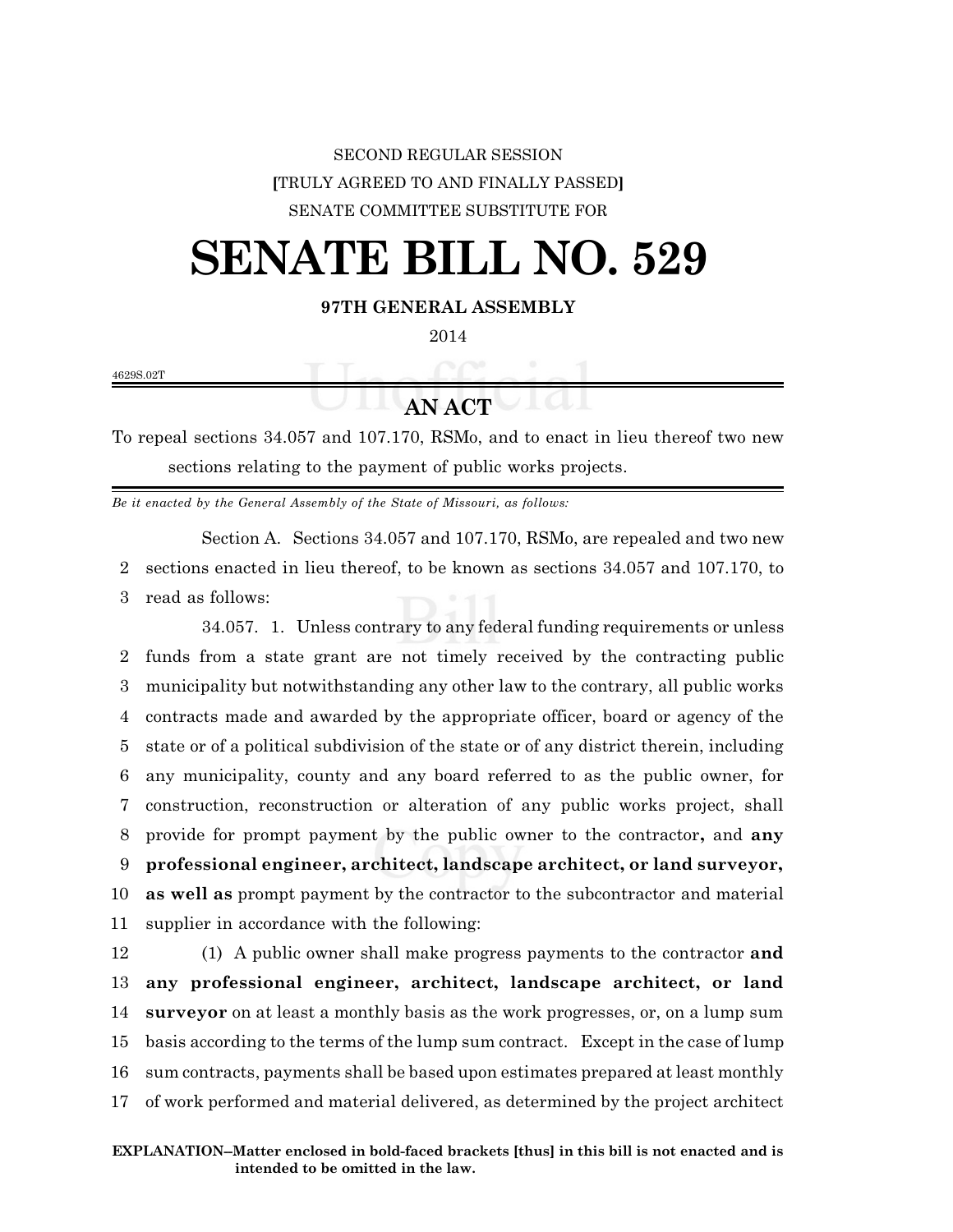SCS SB 529 2

 or engineer. Retainage withheld on **any construction contract or subcontract for** public works projects shall not exceed five percent of the value

 of the contract or subcontract **[**unless the public owner and the architect or engineer determine that a higher rate of retainage is required to ensure performance of the contract. Retainage, however, shall not exceed ten percent of the value of the contract or subcontract. Except as provided in subsection 4 of this section,**]. If the contractor is not required to obtain a bond under section 107.170 because the cost of the public works contract is not estimated to exceed fifty thousand dollars, the public owner may withhold retainage on the public works project in an amount not to exceed ten percent of the value of the contract or subcontract.** The public owner shall pay the contractor the amount due, less a retainage **[**not to exceed ten percent**]**, within thirty days following the latter of the following:

 (a) The date of delivery of materials or construction services purchased; (b) The date, as designated by the public owner, upon which the invoice is duly delivered to the person or place designated by the public owner; or

 (c) In those instances in which the contractor approves the public owner's estimate, the date upon which such notice of approval is duly delivered to the person or place designated by the public owner;

 (2) Payments shall be considered received within the context of this section when they are duly posted with the United States Postal Service or other agreed upon delivery service or when they are hand-delivered to an authorized person or place as agreed to by the contracting parties;

 (3) If, in the discretion of the owner and the project architect or engineer and the contractor, it is determined that a subcontractor's performance has been completed and the subcontractor can be released prior to substantial completion of the public works contract without risk to the public owner, the contractor shall request such adjustment in retainage, if any, from the public owner as necessary to enable the contractor to pay the subcontractor in full. The public owner may reduce or eliminate retainage on any contract payment if, in the public owner's opinion, the work is proceeding satisfactorily. If retainage is released and there are any remaining minor items to be completed, an amount equal to **[**two**] one** hundred **fifty** percent of the value of each item as determined by the public owner's duly authorized **[**representative**] representatives** shall be withheld until such item or items are completed;

(4) The public owner shall pay **at least ninety-eight percent of** the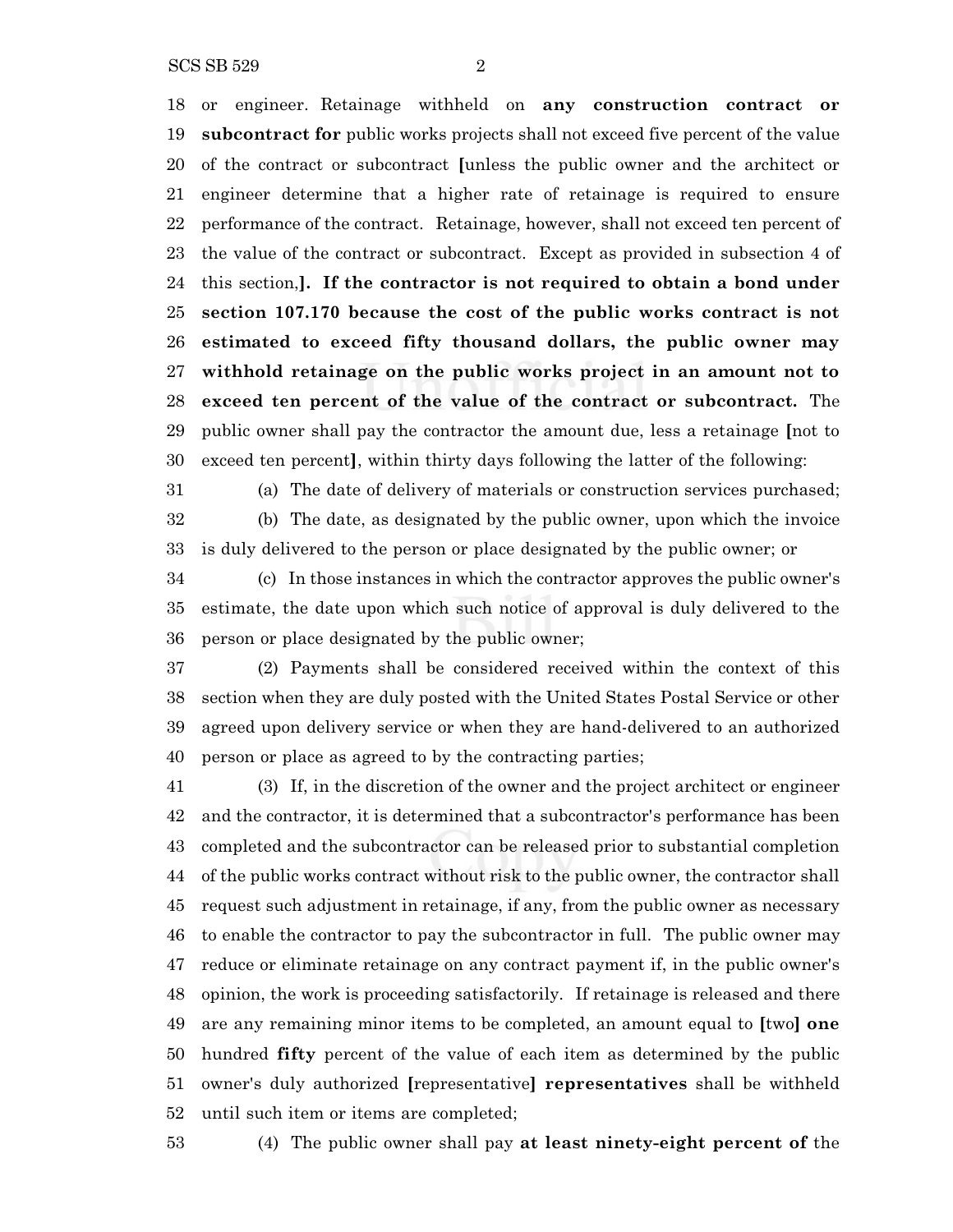retainage, less any offsets or deductions authorized in the contract or otherwise authorized by law, to the contractor**. The contractor shall pay the subcontractor or supplier** after substantial completion of the contract work and acceptance by the public owner's authorized contract representative, or as may otherwise be provided by the contract specifications for state highway, road or bridge projects administered by the state highways and transportation commission. Such payment shall be made within thirty days after acceptance, and the invoice and all other appropriate documentation and certifications in complete and acceptable form are provided, as may be required by the contract documents. **If the public owner or the owner's representative determines the work is not substantially completed and accepted, then the owner or the owner's representative shall provide a written explanation of why the work is not considered substantially completed and accepted within fourteen calendar days to the contractor, who shall then provide such notice to the subcontractor or suppliers responsible for such work. If such written explanation is not given by the public body, the public body shall pay at least ninety-eight percent of the retainage within thirty calendar days.** If at that time there are any remaining minor items to be completed, an amount equal to **[**two**] one** hundred **fifty** percent of the value of each item as determined by the public owner's representative shall be withheld until such items are completed;

 (5) All estimates or invoices for supplies and services purchased, approved and processed, or final payments, shall be paid promptly and shall be subject to late payment charges provided in this section. Except as provided in subsection 4 of this section, if the contractor has not been paid within thirty days as set forth in subdivision (1) of subsection 1 of this section, the contracting agency shall pay the contractor, in addition to the payment due him, interest at the rate of one and one-half percent per month calculated from the expiration of the thirty-day period until fully paid;

 (6) When a contractor receives any payment, the contractor shall pay each subcontractor and material supplier in proportion to the work completed by each subcontractor and material supplier his application less any retention not to exceed **[**ten**] five** percent. If the contractor receives less than the full payment due under the public construction contract, the contractor shall be obligated to disburse on a pro rata basis those funds received, with the contractor, subcontractors and material suppliers each receiving a prorated portion based on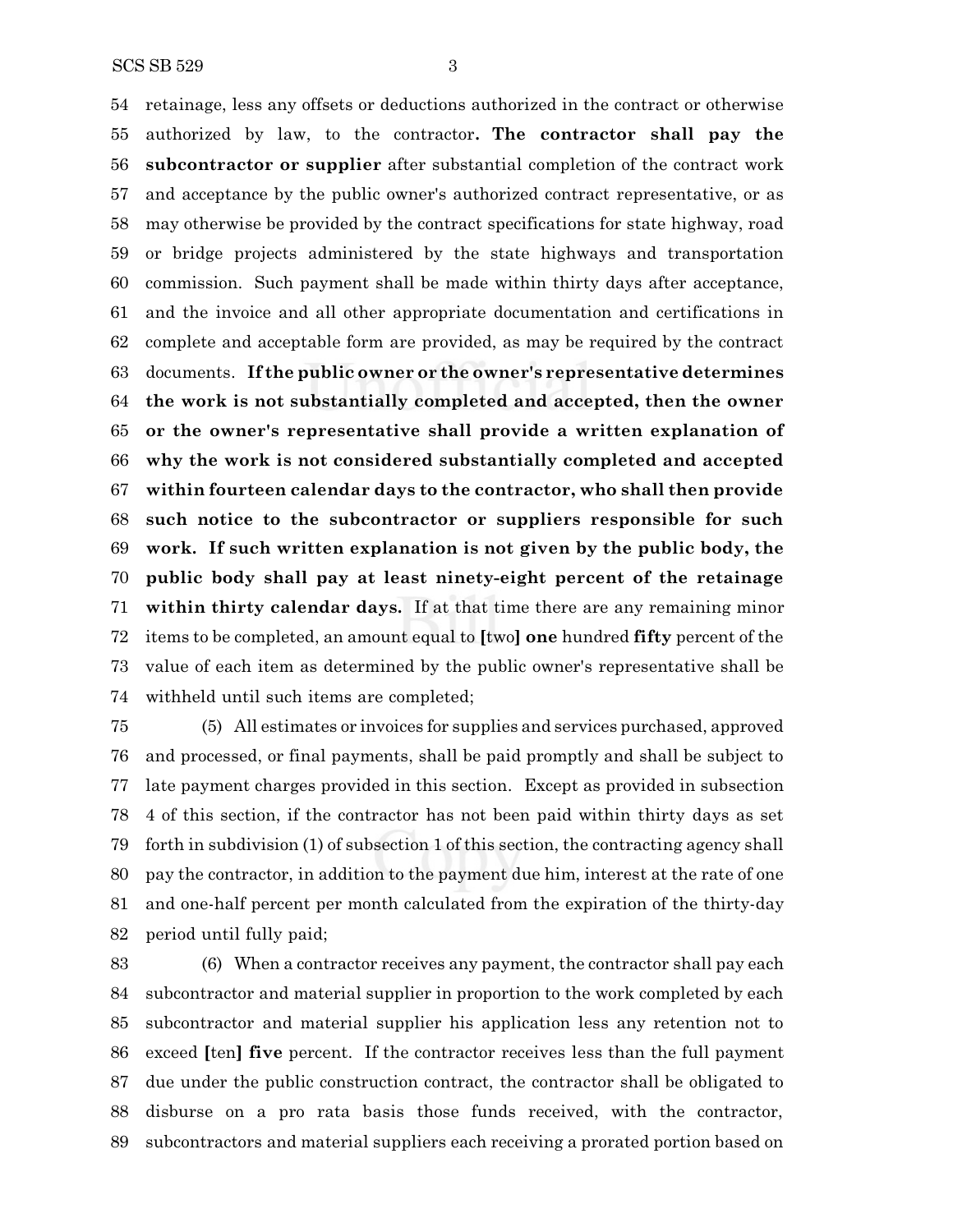the amount of payment. When, however, the public owner does not release the full payment due under the contract because there are specific areas of work or materials he is rejecting or because he has otherwise determined such areas are not suitable for payment then those specific subcontractors or suppliers involved shall not be paid for that portion of the work rejected or deemed not suitable for payment**; provided the public owner or the owner's representative gives a written explanation to the contractor, subcontractor, or supplier involved as to why the work or supplies were rejected or deemed not suitable for payment,** and all other subcontractors and suppliers shall be paid in full;

 (7) If the contractor, without reasonable cause, fails to make any payment to his subcontractors and material suppliers within fifteen days after receipt of payment under the public construction contract, the contractor shall pay to his subcontractors and material suppliers, in addition to the payment due them, interest in the amount of one and one-half percent per month, calculated from the expiration of the fifteen-day period until fully paid. This subdivision shall also apply to any payments made by subcontractors and material suppliers to their subcontractors and material suppliers and to all payments made to lower tier subcontractors and material suppliers throughout the contracting chain;

 (8) The public owner shall make final payment of all moneys owed to the contractor, **including any retainage withheld under subdivision (4) of this subsection,** less any offsets or deductions authorized in the contract or otherwise authorized by law, within thirty days of the due date. Final payment shall be considered due upon the earliest of the following events:

 (a) Completion of the project and filing with the owner of all required documentation and certifications, in complete and acceptable form, in accordance with the terms and conditions of the contract;

 (b) The project is certified by the architect or engineer authorized to make such certification on behalf of the owner as having been completed, including the filing of all documentation and certifications required by the contract, in complete and acceptable form; or

 (c) The project is certified by the contracting authority as having been completed, including the filing of all documentation and certifications required by the contract, in complete and acceptable form.

124 2. Nothing in this section shall prevent the contractor or subcontractor, at the time of application or certification to the public owner or contractor, from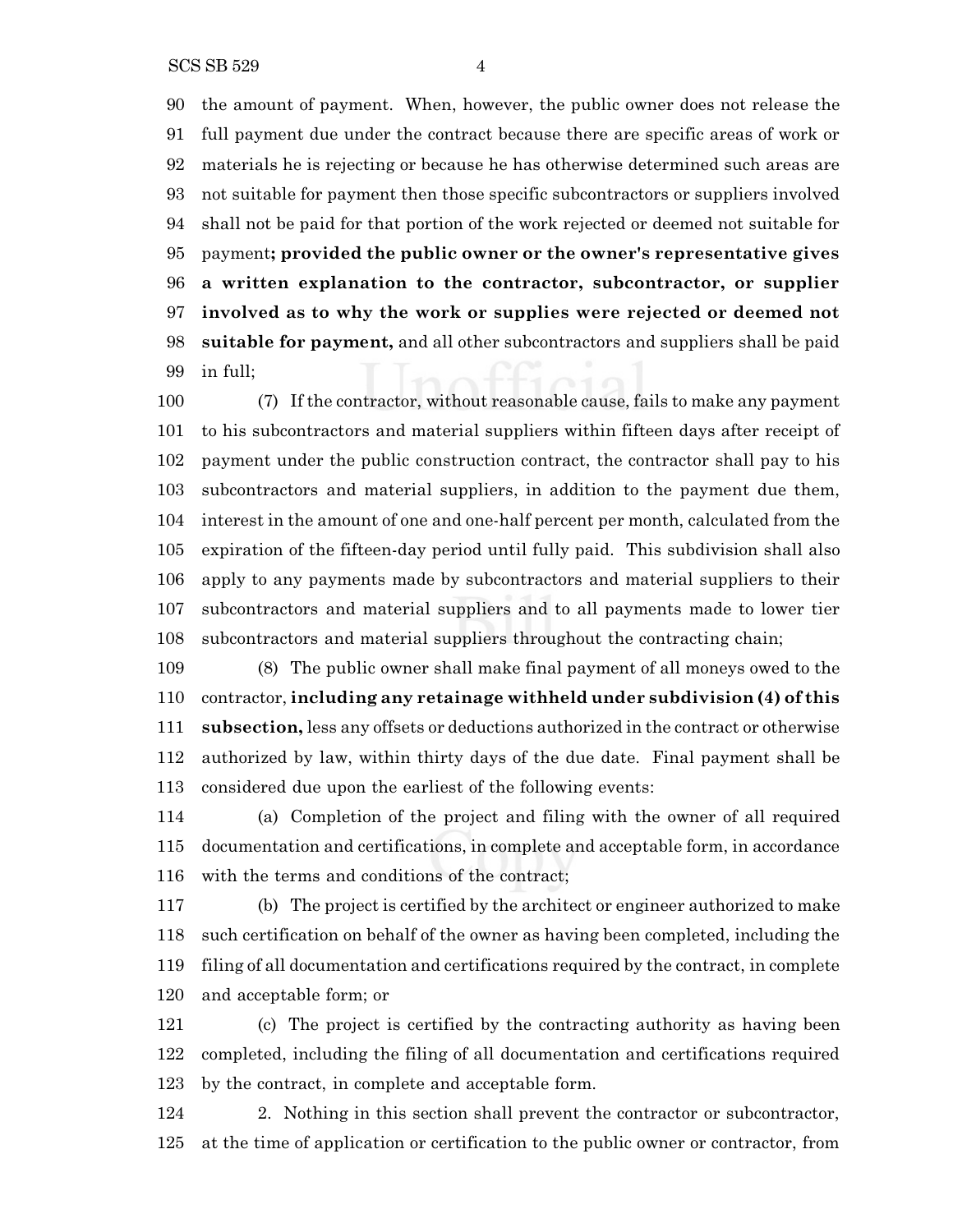withholding such applications or certifications to the owner or contractor for payment to the subcontractor or material supplier. Amounts intended to be withheld shall not be included in such applications or certifications to the public owner or contractor. Reasons for withholding such applications or certifications shall include, but not be limited to, the following: unsatisfactory job progress; defective construction work or material not remedied; disputed work; failure to comply with other material provisions of the contract; third party claims filed or reasonable evidence that a claim will be filed; failure of the subcontractor to make timely payments for labor, equipment and materials; damage to a contractor or another subcontractor or material supplier; reasonable evidence that the contract can not be completed for the unpaid balance of the subcontract sum or a reasonable amount for retention, not to exceed the initial percentage retained by the owner.

 3. Should the contractor determine, after application or certification has been made and after payment has been received from the public owner, or after payment has been received by a contractor based upon the public owner's estimate of materials in place and work performed as provided by contract, that all or a portion of the moneys needs to be withheld from a specific subcontractor or material supplier for any of the reasons enumerated in this section, and such moneys are withheld from such subcontractor or material supplier, then such undistributed amounts shall be specifically identified in writing and deducted from the next application or certification made to the public owner or from the next estimate by the public owner of payment due the contractor, until a resolution of the matter has been achieved. Disputes shall be resolved in accordance with the terms of the contract documents. Upon such resolution the amounts withheld by the contractor from the subcontractor or material supplier shall be included in the next application or certification made to the public owner or the next estimate by the public owner and shall be paid promptly in accordance with the provisions of this section. This subsection shall also apply to applications or certifications made by subcontractors or material suppliers to the contractor and throughout the various tiers of the contracting chain.

 4. The contracts which provide for payments to the contractor based upon the public owner's estimate of materials in place and work performed rather than applications or certifications submitted by the contractor, the public owner shall pay the contractor within thirty days following the date upon which the estimate is required by contract to be completed by the public owner, the amount due less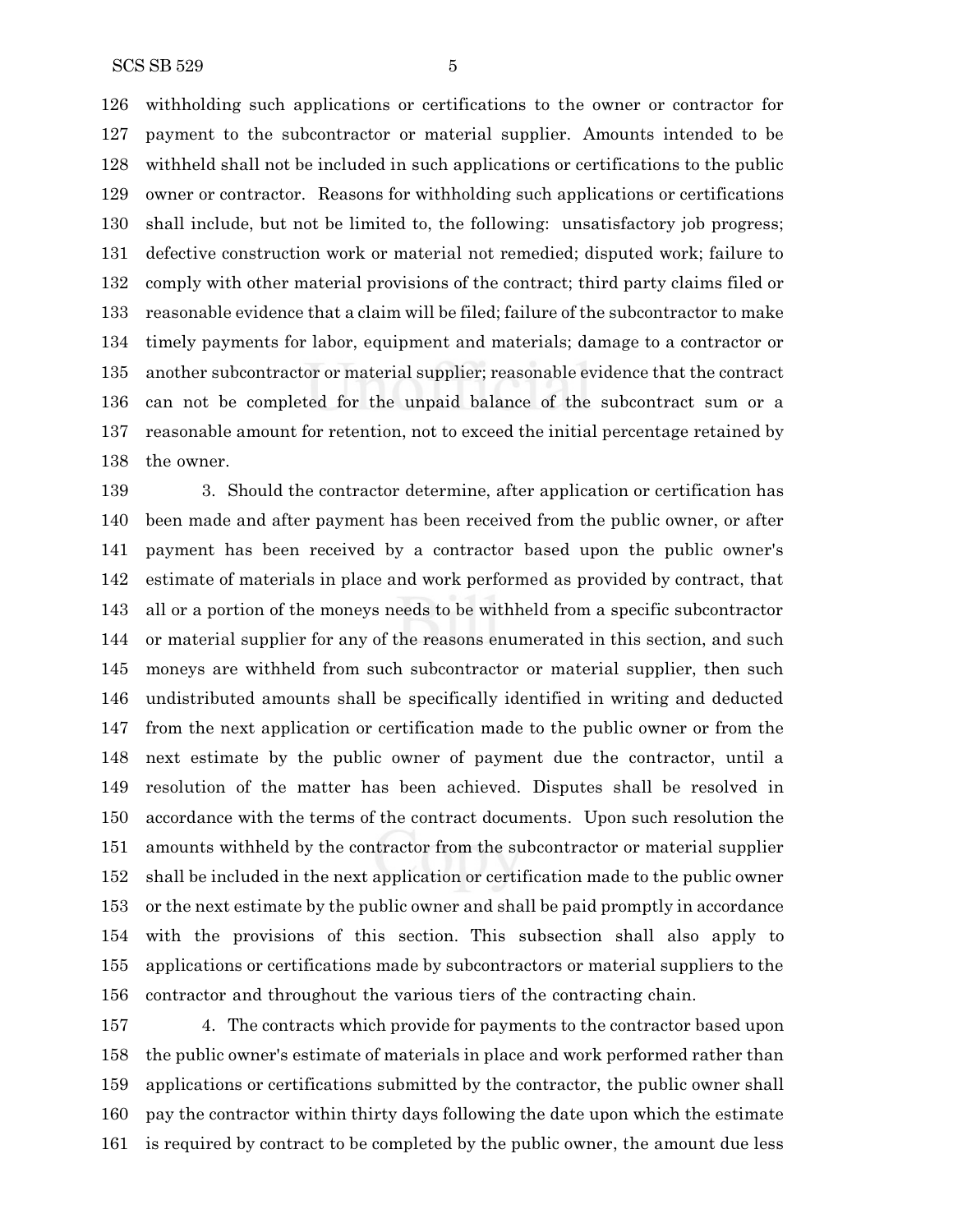a retainage not to exceed five percent. All such estimates by the public owner shall be paid promptly and shall be subject to late payment charges as provided in this subsection. After the thirtieth day following the date upon which the estimate is required by contract to be completed by the public owner, the contracting agency shall pay the contractor, in addition to the payment due him, interest at a rate of one and one-half percent per month calculated from the expiration of the thirty-day period until fully paid.

 5. **The public owner shall pay or cause to be paid to any professional engineer, architect, landscape architect, or land surveyor the amount due within thirty days following the receipt of an invoice prepared and submitted in accordance with the contract terms. In addition to the payment due, the contracting agency shall pay interest at the rate of one and one-half percent per month calculated from the expiration of the thirty-day period until fully paid.**

 **6.** Nothing in this section shall prevent the owner from withholding payment or final payment from the contractor, or a subcontractor or material supplier. Reasons for withholding payment or final payment shall include, but not be limited to, the following: liquidated damages; unsatisfactory job progress; defective construction work or material not remedied; disputed work; failure to comply with any material provision of the contract; third party claims filed or reasonable evidence that a claim will be filed; failure to make timely payments for labor, equipment or materials; damage to a contractor, subcontractor or material supplier; reasonable evidence that a subcontractor or material supplier cannot be fully compensated under its contract with the contractor for the unpaid balance of the contract sum; or citation by the enforcing authority for acts of the contractor or subcontractor which do not comply with any material provision of the contract and which result in a violation of any federal, state or local law, regulation or ordinance applicable to that project causing additional costs or damages to the owner.

 **7. Nothing in this section shall be construed to require direct payment by a public owner to a subcontractor or supplier, except in the case of the default, as determined by a court, of the contractor on the contract with the public owner where no performance or payment bond is required or where the surety fails to execute its duties, as determined by a court.**

**[**6.**] 8.** Notwithstanding any other provisions in this section to the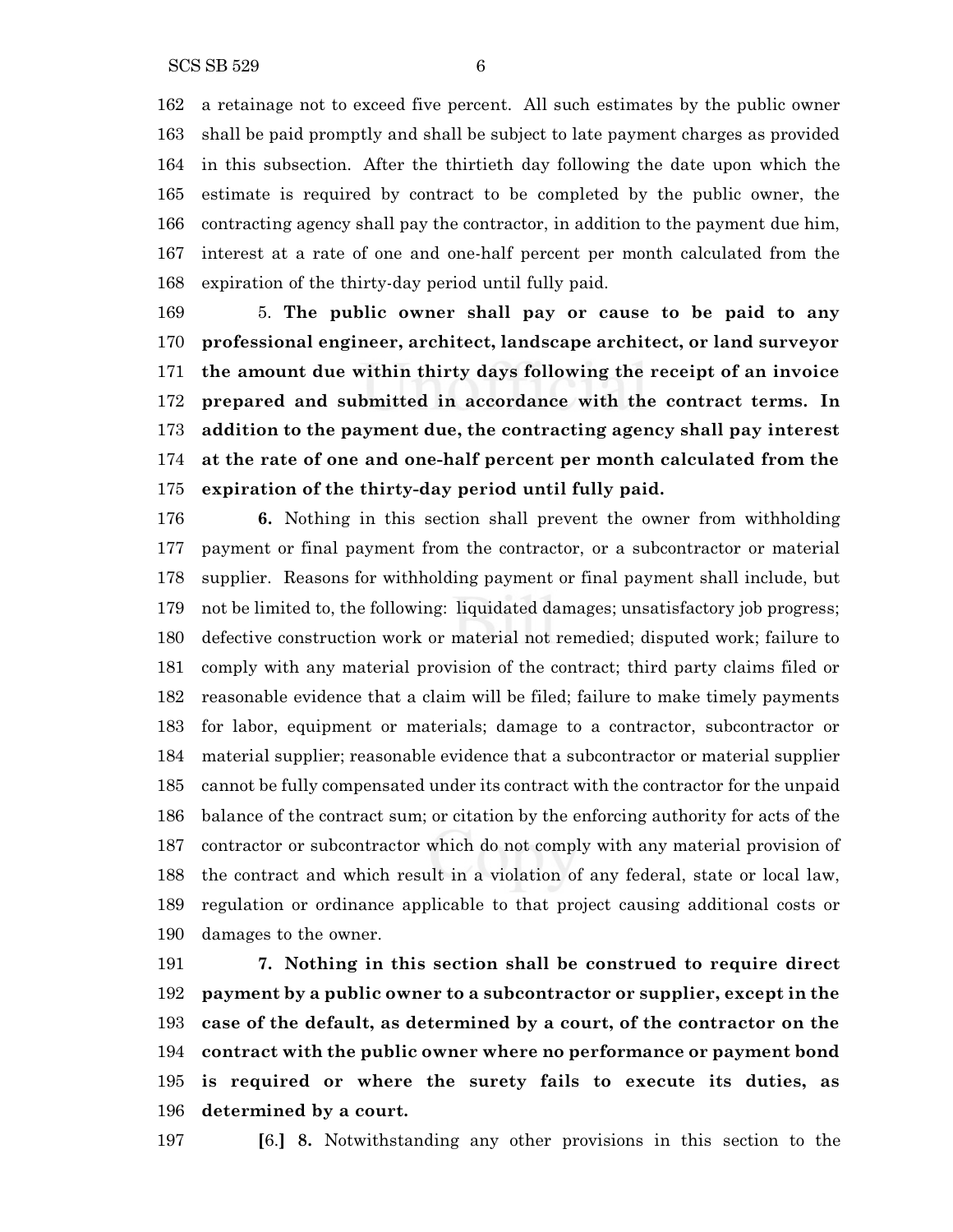contrary, no late payment interest shall be due and owing for payments which are withheld in good faith for reasonable cause pursuant to subsections **[**2 and 5**] 2, 5, and 6** of this section. If it is determined by a court of competent jurisdiction that a payment which was withheld pursuant to subsections **[**2 and 5**] 2, 5, and 6** of this section was not withheld in good faith for reasonable cause, the court may impose interest at the rate of one and one-half percent per month calculated from the date of the invoice and may, in its discretion, award reasonable attorney fees to the prevailing party. In any civil action or part of a civil action brought pursuant to this section, if a court determines after a hearing for such purpose that the cause was initiated, or a defense was asserted, or a motion was filed, or any proceeding therein was done frivolously and in bad faith, the court shall require the party who initiated such cause, asserted such defense, filed such motion, or caused such proceeding to be had to pay the other party named in such action the amount of the costs attributable thereto and reasonable expenses incurred by such party, including reasonable attorney fees.

107.170. 1. As used in this section, the following terms mean:

 (1) "Contractor", a person or business entity who provides construction services under contract to a public entity. Contractor specifically does not include professional engineers, architects or land surveyors licensed pursuant to chapter 327, those who provide environmental assessment services or those who design, create or otherwise provide works of art under a city's formally established program for the acquisition and installation of works of art and other aesthetic adornments to public buildings and property;

 (2) "Public entity", any official, board, commission or agency of this state or any county, city, town, township, school, road district or other political subdivision of this state;

 (3) "Public works", the erection, construction, alteration, repair or improvement of any building, road, street, public utility or other public facility owned by the public entity.

 2. It is hereby made the duty of all public entities in this state, in making contracts for public works, the cost of which is estimated to exceed **[**twenty-five**] fifty** thousand dollars, to be performed for the public entity, to require every contractor for such work to furnish to the public entity, a bond with good and sufficient sureties, in an amount fixed by the public entity, and such bond, among other conditions, shall be conditioned for the payment of any and all materials, incorporated, consumed or used in connection with the construction of such work,